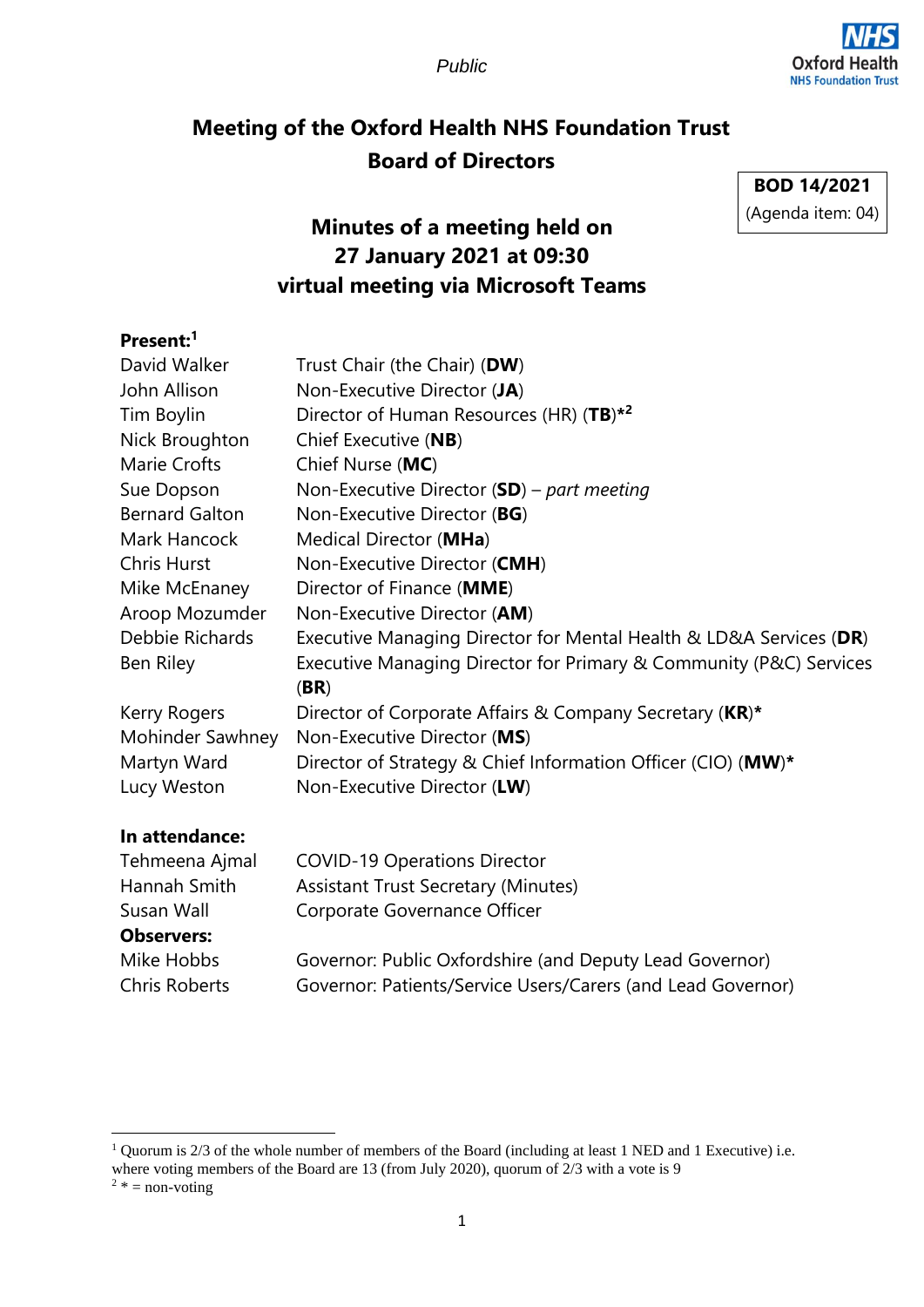| <b>BOD</b>          | <b>Welcome, #Hellomynameis and Apologies for Absence</b>                                                                                                                                                                                                                                                                                                                                                                                                                                                                                                                                                                                                                                                                                                                                                                  |                  |
|---------------------|---------------------------------------------------------------------------------------------------------------------------------------------------------------------------------------------------------------------------------------------------------------------------------------------------------------------------------------------------------------------------------------------------------------------------------------------------------------------------------------------------------------------------------------------------------------------------------------------------------------------------------------------------------------------------------------------------------------------------------------------------------------------------------------------------------------------------|------------------|
| 01/21<br>a          | The Trust Chair welcomed members of the Board present and staff,<br>governors and observing members of the public. The Board and those<br>in attendance at the meeting introduced themselves (#Hellomynameis).                                                                                                                                                                                                                                                                                                                                                                                                                                                                                                                                                                                                            |                  |
| b                   | There were no apologies for absence.                                                                                                                                                                                                                                                                                                                                                                                                                                                                                                                                                                                                                                                                                                                                                                                      |                  |
| <b>BOD</b><br>02/21 | <b>Declarations of Interest</b>                                                                                                                                                                                                                                                                                                                                                                                                                                                                                                                                                                                                                                                                                                                                                                                           |                  |
| a                   | The Trust Chair referred to the updated Register of Directors' Interests<br>at RR/App 01/2021. No interests were declared pertinent to matters on<br>the agenda.                                                                                                                                                                                                                                                                                                                                                                                                                                                                                                                                                                                                                                                          |                  |
| <b>BOD</b><br>03/21 | Minutes of the Meeting held on 26 November 2020                                                                                                                                                                                                                                                                                                                                                                                                                                                                                                                                                                                                                                                                                                                                                                           |                  |
| a                   | The Minutes of the meeting were approved as a true and accurate<br>record, subject to amending item BOD 103/20(b) to refer to the Mental<br>Health Act Committee considering "preservation" rather<br>than<br>"presentation" of patient rights.                                                                                                                                                                                                                                                                                                                                                                                                                                                                                                                                                                           | <b>HS</b>        |
|                     | <b>Matters Arising</b>                                                                                                                                                                                                                                                                                                                                                                                                                                                                                                                                                                                                                                                                                                                                                                                                    |                  |
| b                   | Item BOD 92/20(e) Physical health checks in Oxfordshire -<br>performance against KPIs<br>The Executive Managing Director for Mental Health & LD&A Services<br>reported that a deep dive into physical health checks and performance<br>had not yet been undertaken, due to operational pressures and the<br>impact of COVID-19. In the interim, a regional summit on physical health<br>checks had taken place, chaired by the Chief Executive, and ongoing<br>work was taking place with community patients; the Executive lead was<br>the Chief Nurse. The Chief Executive asked when the outcome of the<br>deep dive into physical health checks and performance would be<br>reported to the Board. The Executive Managing Director for Mental<br>Health & LD&A Services replied that this would be reported to April. | MC/<br><b>DR</b> |
| $\mathsf{C}$        | Item BOD 92/20(i) District Nursing service - increase in emergency<br>referrals<br>The Director of Strategy & CIO confirmed that the 842% reported<br>increase in emergency referrals to the District Nursing service in October<br>2020, compared to October 2019, was indeed accurate. Why this had<br>been the case was separately being considered.                                                                                                                                                                                                                                                                                                                                                                                                                                                                   |                  |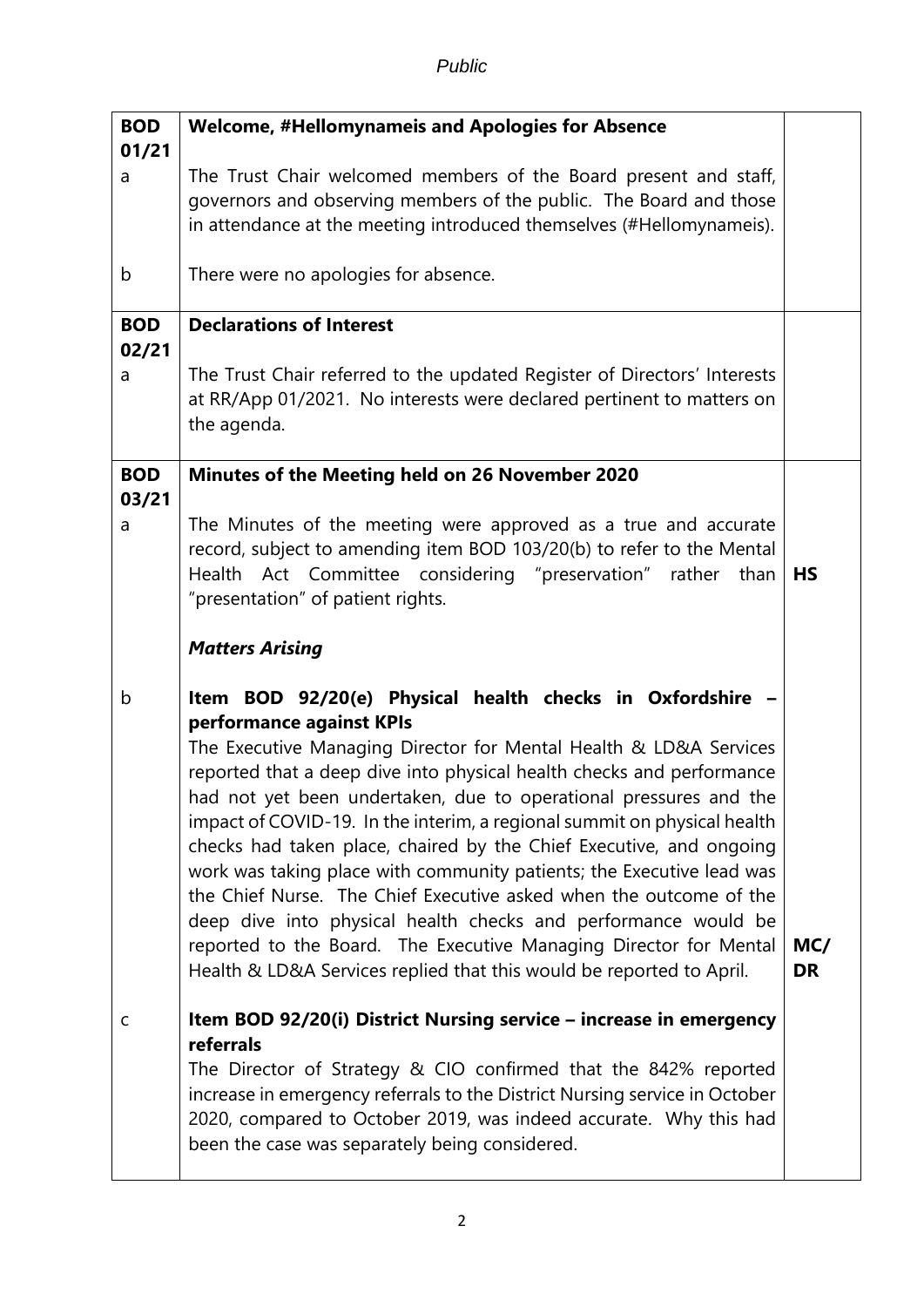| $\mathsf{d}$             | Item BOD 71/20(f) and 85/20(c) Cultural Ambassador Programme<br>The Trust Chair noted that a report back from the Cultural Ambassadors<br>had been deferred until April 2021 but that this did not diminish the<br>importance of the programme. The Director of HR reported that he and<br>the Head of Inclusion had been pleased with progress; the Cultural<br>Ambassadors had been helpful across a wide range of areas from<br>interview panels to COVID-19 risk assessments and he looked forward<br>to bringing them back to the Board to discuss their experiences.                                                                                                                  |  |
|--------------------------|---------------------------------------------------------------------------------------------------------------------------------------------------------------------------------------------------------------------------------------------------------------------------------------------------------------------------------------------------------------------------------------------------------------------------------------------------------------------------------------------------------------------------------------------------------------------------------------------------------------------------------------------------------------------------------------------|--|
| e                        | Item BOD 09/20(e) Consistency in the data sets used in reporting in<br>the HR report and the Safer Staffing report<br>The Director of HR noted that he was working through the details on this<br>with the Chief Nurse and this would also be discussed at the People,<br>Leadership & Culture Committee meeting on 18 February 2021. The<br>Director of Strategy & CIO added that work had started to review the<br>various data sets being used and to consider how to achieve consistency.                                                                                                                                                                                               |  |
| $\mathsf f$              | The Board noted that the following actions had been completed, were<br>on the way to completion as set out in the Summary of Actions<br>document, or were on the agenda for either the Board meeting in public<br>or in private:<br>BOD 89/20(k) Community Services Strategy $-$ on the agenda for<br>the Board meeting in private;<br>BOD 100/20(b) Emergency Planning to be included on the<br>$\bullet$<br>rotation for Internal Audit - Business Continuity Planning already<br>included; and<br>BOD 102/20(a) changes to policy or procedure as a result of<br>COVID-19 to be reported to the Audit Committee $-$ on the<br>agenda for the Audit Committee meeting on 24 February 2021 |  |
| g                        | The Board noted that the following action was on hold/to be progressed,<br>as set out in the Summary of Actions document: BOD 91/20(d) Trust<br>Strategy for approval.                                                                                                                                                                                                                                                                                                                                                                                                                                                                                                                      |  |
| <b>BOD</b><br>04/21<br>a | <b>Trust Chair's Report</b><br>Further to his report at paper BOD 02/2021, the Trust Chair:<br>thanked staff involved in the rollout of COVID-19 vaccinations, in<br>particular Tehmeena Ajmal, COVID-19 Operations Director, and<br>the Communications team. He noted that the Trust had acquitted<br>itself well in the vaccinations and that there had been wide press<br>coverage of the Chief Executive being vaccinated;                                                                                                                                                                                                                                                              |  |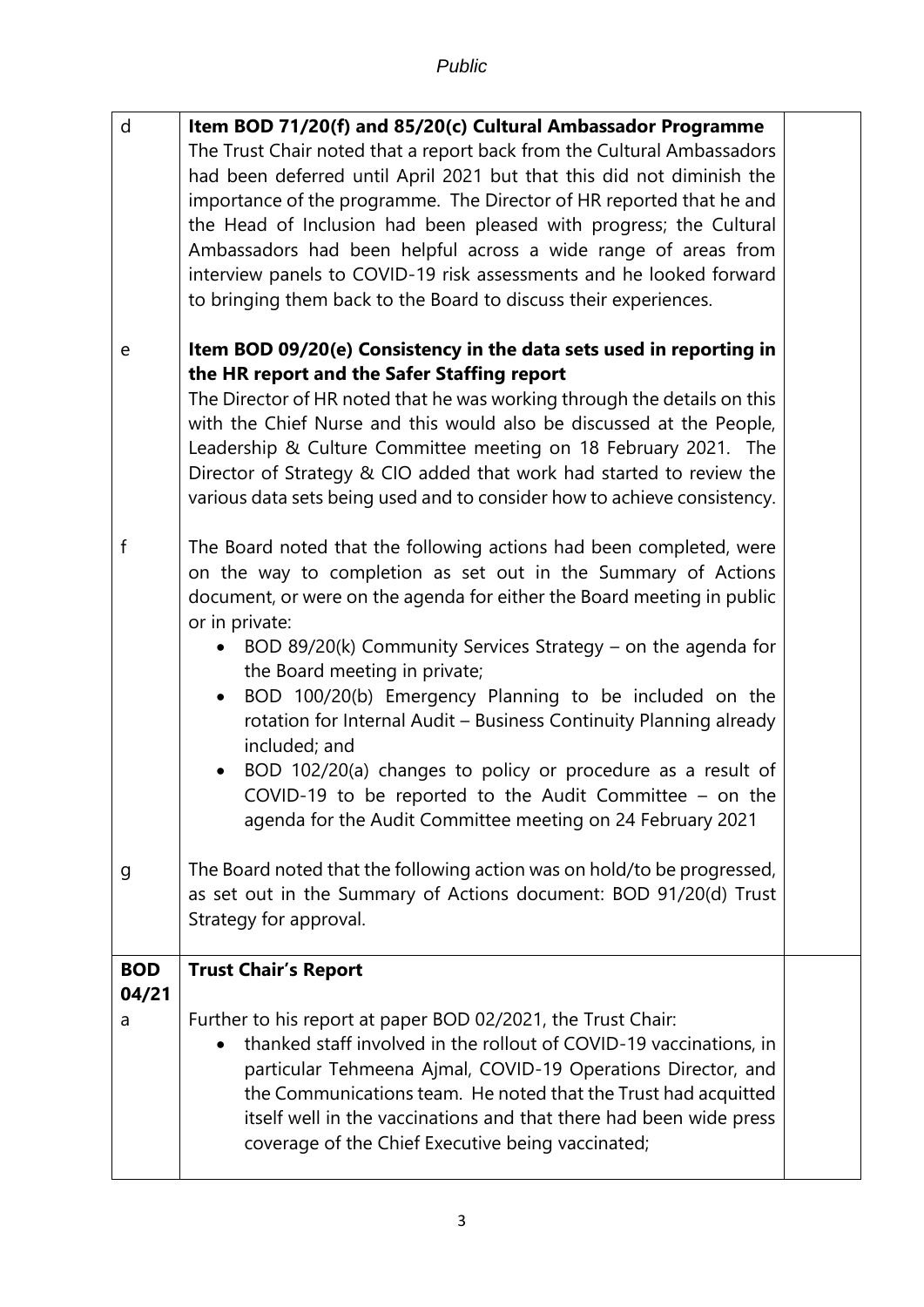|                     | noted that, further to central guidance on slimming down<br>governance requirements during COVID-19, the Board meeting<br>today reflected an attempt to balance continuing with core<br>business as usual whilst also allowing Executives to focus more on<br>dealing with COVID-19 operational matters;                                                                                                                                                                                                                                                         |  |
|---------------------|------------------------------------------------------------------------------------------------------------------------------------------------------------------------------------------------------------------------------------------------------------------------------------------------------------------------------------------------------------------------------------------------------------------------------------------------------------------------------------------------------------------------------------------------------------------|--|
|                     | highlighted from his report the issue of how and whether party-<br>$\bullet$<br>political councillors could be incorporated into the running of<br>Integrated Care Systems (ICSs). He noted the challenges which<br>the Trust and other providers faced in already needing to<br>regularly deal with county councils in the course of providing local<br>services and how this could be further complicated if they also<br>became a part of statutory ICSs; and                                                                                                 |  |
|                     | noted the importance of considering accessibility for Learning<br>Disability service users and also members of the public who may<br>be attending any of the Trust's meetings in public, whether<br>Council of Governors or Board meetings. He recommended<br>being aware of the language being used and avoiding use of<br>acronyms without explanation or uncommon terms which were<br>not defined.                                                                                                                                                            |  |
| b                   | The Board noted the report.                                                                                                                                                                                                                                                                                                                                                                                                                                                                                                                                      |  |
| <b>BOD</b><br>05/21 | <b>Chief Executive's Report</b>                                                                                                                                                                                                                                                                                                                                                                                                                                                                                                                                  |  |
| a                   | The Chief Executive noted that his report at BOD 03/2021 should be<br>taken as read. The report included key updates in relation to: COVID-19;<br>Quality Improvement; the Reverse/Reciprocal Mentoring Programme in<br>partnership with the Race Equality Staff Network; the incoming Chief<br>Medical Officer; Provider Collaboratives; EU exit; ICS development;<br>Oxfordshire MIND; and meetings with local Members of Parliament.<br>Supporting detail on EU exit and ICS development was also included in<br>the Reading Room/Appendix at RR/App 02/2021. |  |
|                     | <b>COVID-19 response</b>                                                                                                                                                                                                                                                                                                                                                                                                                                                                                                                                         |  |
| b                   | He reiterated the thanks of the Trust Chair to staff involved in the rollout<br>of COVID-19 vaccinations and added his thanks to staff who were<br>working extraordinarily hard to maintain services in challenging times.<br>He noted that staff, including the Executive, were under significant                                                                                                                                                                                                                                                               |  |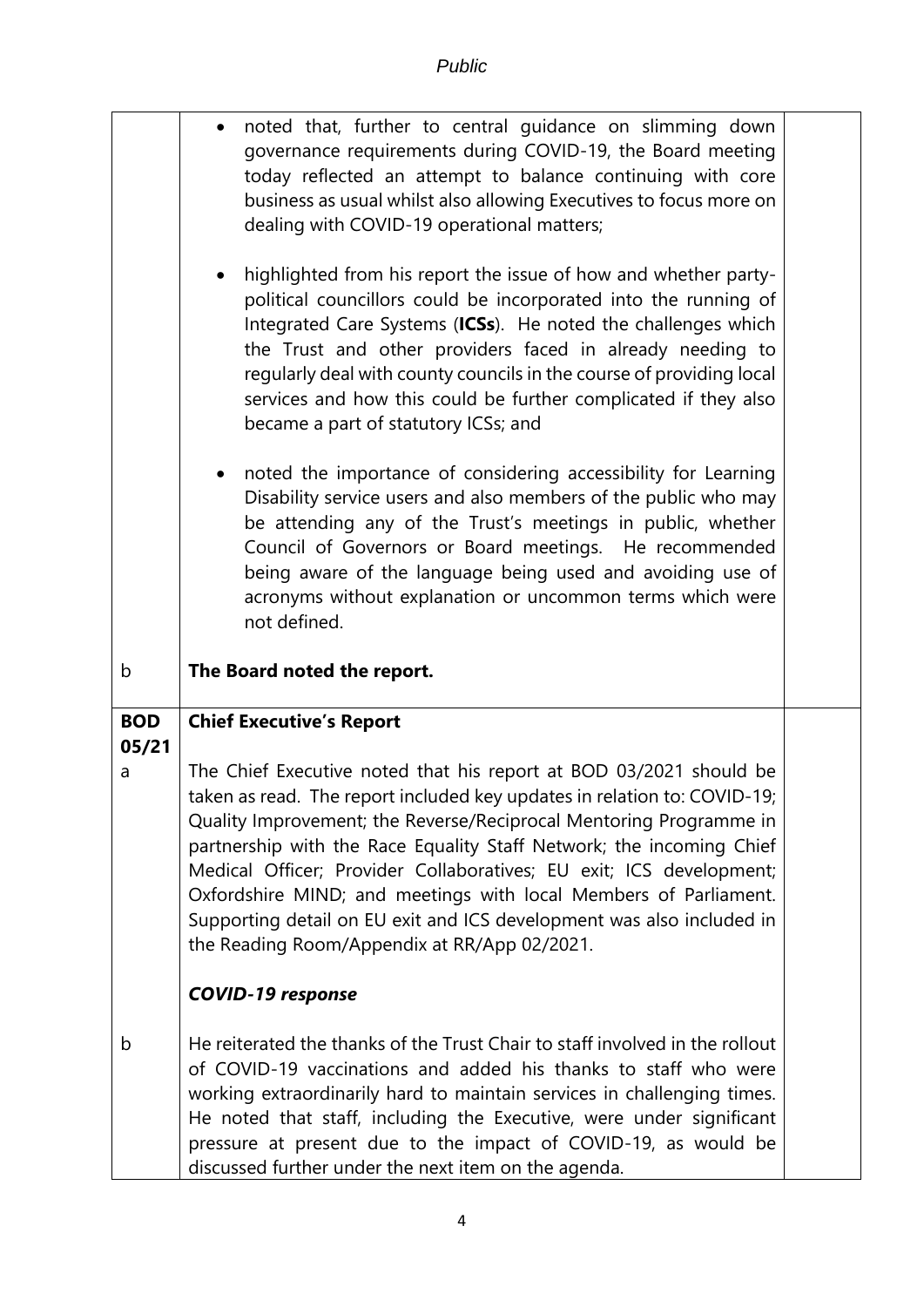## *Quality Improvement (QI)*

c As set out in his report, he recommended that a Board Seminar focussing on QI take place in the Spring in order to reflect on the outcome of the formal evaluation of the impact of the QI programme, which was now being undertaken, and to consider how to build on the QI foundation which had been created. He emphasised that he wanted to accelerate the Trust's approach to QI and embed QI as a golden thread throughout the organisation, building on what was already in place and learning from organisations such as Cumbria, Northumberland, Tyne & Wear NHSFT with whom he and the Chief Nurse had met. **MC**

### *ICS development*

d He referred to his report and recommended that the Board reflect upon the proposals set out in NHS England/Improvement's (**NHSE/I**) paper on 'Integrating Care: Next Steps to Building Strong and Effective Integrated Care Systems Across England' and consider how these could impact upon the Trust's Strategy. He set out that the Trust should play a full and active role in the development of local ICSs (in particular Buckinghamshire, Oxfordshire and Berkshire West (**BOB**) ICS) and should consider this more fully in a Board Seminar.

**MW**

### *Strategic Objective 3 – Sustainability – Make best use of our resources and protect the environment*

e He reported that he and the Trust Chair would be attending the Oxford Zero Carbon Summit which would be taking place virtually on 04 February 2021. All participating organisations had been asked to sign the Zero Carbon Oxford Charter, the contents of which were in keeping with the Trust's own strategic direction in terms of reducing its carbon footprint; he expected other major organisations in Oxford, including healthcare providers and academic institutions, to be signing up to it. He noted that he would be requesting the Board's support for this soon, or potentially following the summit next week. The Trust Chair added his support to signing up to the Zero Carbon Oxford Charter and the aspiration of achieving net zero carbon emissions as a city by 2040.

### *Reforming the Mental Health Act (MHA)*

f The Chief Executive reported that the government white paper on reforming the MHA had been published earlier in the month and that it had accepted the majority of the recommendations from Professor Sir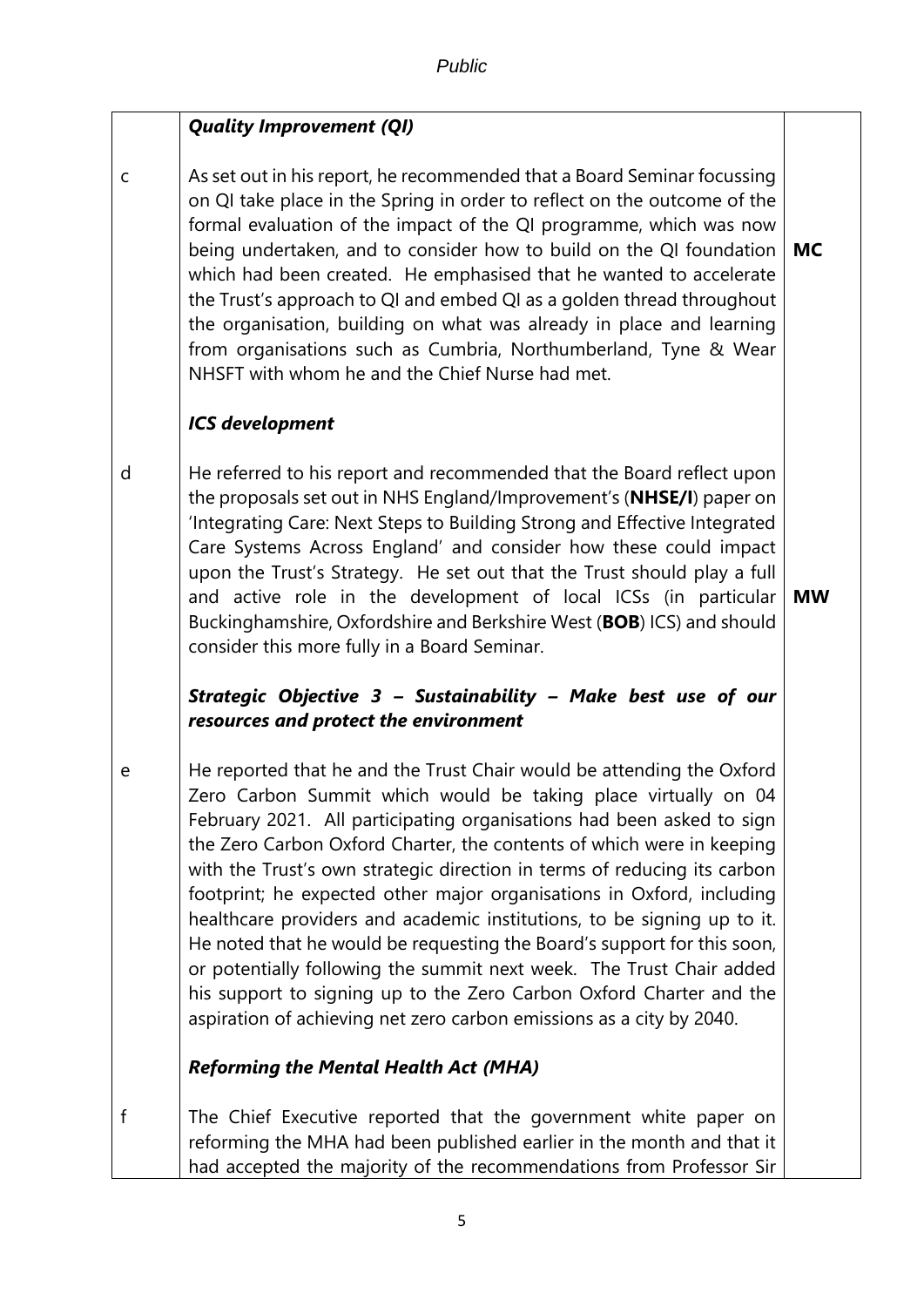|                     | Simon Wessely's independent review of the MHA. Whilst the detailed<br>review of these reforms should be undertaken by the Trust's MHA<br>Committee, as chaired by John Allison, he wanted to raise awareness to<br>the Board as a whole. The Trust Chair suggested convening a session of<br>MHA managers to which Non-Executive Directors could be invited to<br>review the proposed legislative reforms and consider the impact of<br>changes for the Trust. John Allison replied that it could be a good idea<br>to build this bridge with the Non-Executive Directors but noted that the<br>quarterly meetings of the MHA managers were separate to the formal |  |
|---------------------|--------------------------------------------------------------------------------------------------------------------------------------------------------------------------------------------------------------------------------------------------------------------------------------------------------------------------------------------------------------------------------------------------------------------------------------------------------------------------------------------------------------------------------------------------------------------------------------------------------------------------------------------------------------------|--|
|                     | meetings of the MHA Committee but the way forward could be<br>considered separately out-of-session or through the MHA Committee.                                                                                                                                                                                                                                                                                                                                                                                                                                                                                                                                   |  |
| g                   | The Board noted the report.                                                                                                                                                                                                                                                                                                                                                                                                                                                                                                                                                                                                                                        |  |
|                     | Sue Dopson joined the meeting.                                                                                                                                                                                                                                                                                                                                                                                                                                                                                                                                                                                                                                     |  |
| <b>BOD</b><br>06/21 | <b>COVID-19 update</b>                                                                                                                                                                                                                                                                                                                                                                                                                                                                                                                                                                                                                                             |  |
| a                   | The Executive Directors provided an oral update and highlighted:                                                                                                                                                                                                                                                                                                                                                                                                                                                                                                                                                                                                   |  |
|                     | there were 36 COVID-positive patients across various Mental<br>i.                                                                                                                                                                                                                                                                                                                                                                                                                                                                                                                                                                                                  |  |
|                     | Health and Community Hospital wards and there had been 5<br>inpatient deaths during COVID-19 wave 3. Outbreaks on wards                                                                                                                                                                                                                                                                                                                                                                                                                                                                                                                                            |  |
|                     | were closely monitored;                                                                                                                                                                                                                                                                                                                                                                                                                                                                                                                                                                                                                                            |  |
|                     | ii.<br>staffing had been impacted with a peak of 65 staff absent due to                                                                                                                                                                                                                                                                                                                                                                                                                                                                                                                                                                                            |  |
|                     | COVID-19. Staff had been working exceptionally hard across the                                                                                                                                                                                                                                                                                                                                                                                                                                                                                                                                                                                                     |  |
|                     | Trust in order to maintain services and where it had not been<br>possible for staff to take all of their annual leave by financial year                                                                                                                                                                                                                                                                                                                                                                                                                                                                                                                            |  |
|                     | end, they had been enabled to carry some leave forward. Despite                                                                                                                                                                                                                                                                                                                                                                                                                                                                                                                                                                                                    |  |
|                     | challenging conditions at work and at home during this period,                                                                                                                                                                                                                                                                                                                                                                                                                                                                                                                                                                                                     |  |
|                     | staff had been demonstrating extraordinary acts of compassion,                                                                                                                                                                                                                                                                                                                                                                                                                                                                                                                                                                                                     |  |
|                     | kindness and commitment;<br>staff had been collaborating with colleagues in: the acute sector<br>iii.                                                                                                                                                                                                                                                                                                                                                                                                                                                                                                                                                              |  |
|                     | and social care to manage discharge into the community; and                                                                                                                                                                                                                                                                                                                                                                                                                                                                                                                                                                                                        |  |
|                     | third sector partners whose support with initiatives such as Safe<br>Havens had been invaluable; and                                                                                                                                                                                                                                                                                                                                                                                                                                                                                                                                                               |  |
|                     | system colleagues had demonstrated resilience and commitment<br>iv.                                                                                                                                                                                                                                                                                                                                                                                                                                                                                                                                                                                                |  |
|                     | to system working. At times, acute colleagues had been under                                                                                                                                                                                                                                                                                                                                                                                                                                                                                                                                                                                                       |  |
|                     | unbelievable pressure and staff had worked weekends to ensure                                                                                                                                                                                                                                                                                                                                                                                                                                                                                                                                                                                                      |  |
|                     | that patient flow was maintained. The Trust's community<br>hospitals had created extra capacity equivalent to an entire                                                                                                                                                                                                                                                                                                                                                                                                                                                                                                                                            |  |
|                     | community hospital and undertaken 30-40% more discharges                                                                                                                                                                                                                                                                                                                                                                                                                                                                                                                                                                                                           |  |
|                     | than would normally be the case during winter. This pace was not                                                                                                                                                                                                                                                                                                                                                                                                                                                                                                                                                                                                   |  |
|                     | sustainable however and pressure was anticipated to ease as the                                                                                                                                                                                                                                                                                                                                                                                                                                                                                                                                                                                                    |  |
|                     | impact of the vaccination programme became apparent.                                                                                                                                                                                                                                                                                                                                                                                                                                                                                                                                                                                                               |  |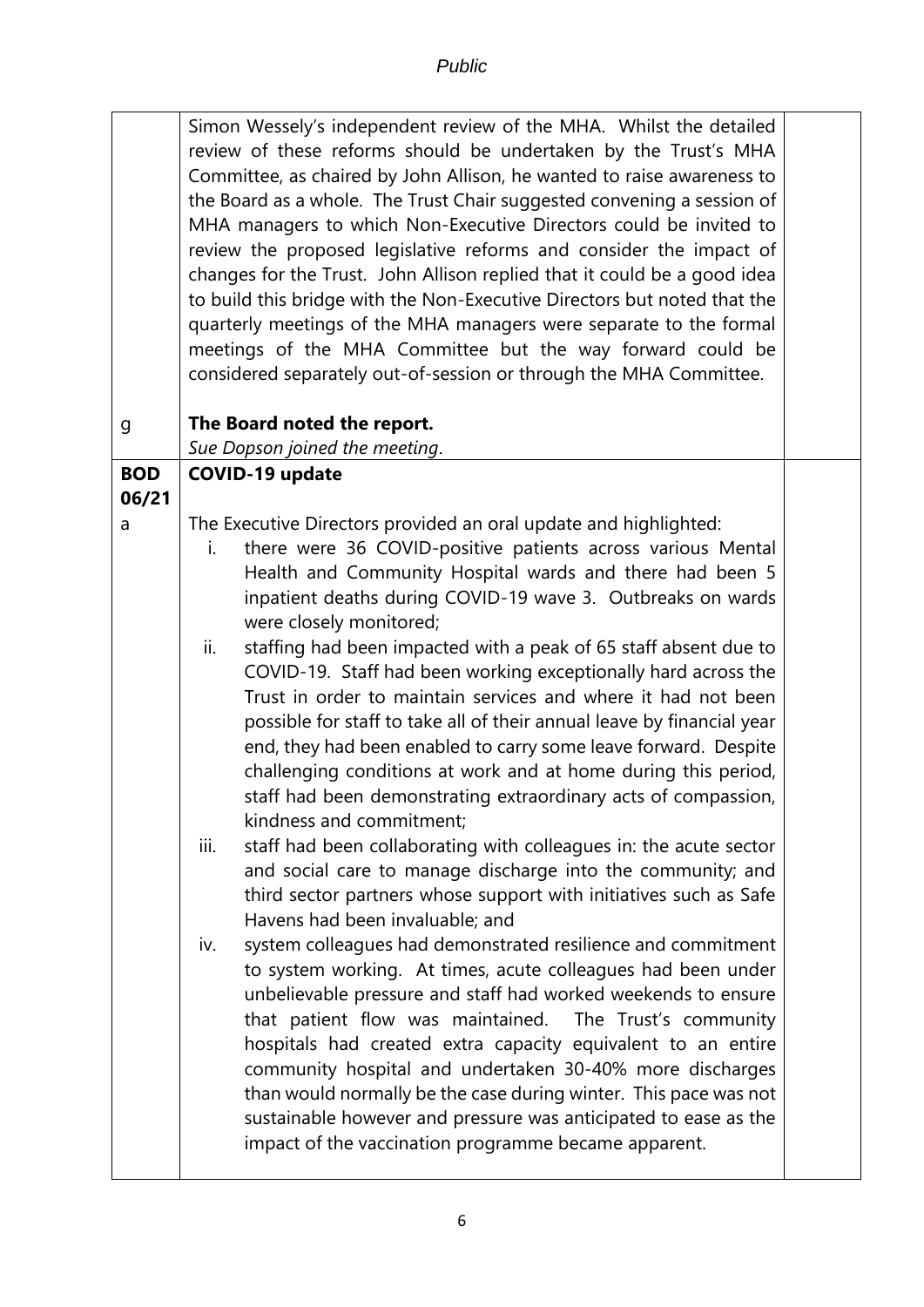| $\mathsf b$  | The Trust Chair asked whether the Trust had been fortunate to avoid<br>serious outbreaks on wards, although these could be difficult<br>environments to work within. The Executive Managing Director for<br>Mental Health & LD&A Services replied that staff had worked hard to<br>control outbreaks and maintaining Infection Prevention & Control (IPC)<br>had been challenging when dealing with patients with mental illness who<br>were mobile. This had been exacerbated by the age of some of the<br>Estate, especially when patients were detained or asked to self-isolate in<br>rooms without en suite facilities. The Chief Nurse agreed that the state<br>of the older part of the Trust's Estate and lack of en suite facilities had<br>been a hindrance. |                     |
|--------------|------------------------------------------------------------------------------------------------------------------------------------------------------------------------------------------------------------------------------------------------------------------------------------------------------------------------------------------------------------------------------------------------------------------------------------------------------------------------------------------------------------------------------------------------------------------------------------------------------------------------------------------------------------------------------------------------------------------------------------------------------------------------|---------------------|
| $\mathsf{C}$ | The Chief Executive noted that the Board needed to consider the next<br>COVID-19 recovery phase and planning for post-COVID demands and a<br>potential next COVID episode. He emphasised the importance of<br>embedding learning from the pandemic and noted that COVID-19<br>recovery should feature on the agenda for the next Board meeting. The<br>Director of Strategy & CIO agreed and noted that a COVID-19 recovery<br>group would restart and review lessons learned and new ways of<br>working.                                                                                                                                                                                                                                                              | MW/<br><b>Execs</b> |
| d            | Aroop Mozumder asked about providing vaccinations to inpatients who<br>may be sectioned or not registered with GPs. Tehmeena Ajmal, COVID-<br>19 Operations Director, replied that this would be difficult until the<br>vaccination hub had supplies of the Oxford AstraZeneca vaccine which<br>could more easily be transported; however, once these supplies came<br>through then inpatient vaccination could be provided, as may be<br>appropriate under the terms of the vaccination licence conditions.<br>The Board noted the oral update and that COVID-19 recovery would<br>be considered at the next Board meeting in April 2021.                                                                                                                             |                     |
| <b>BOD</b>   | <b>Performance Report and operational perspective</b>                                                                                                                                                                                                                                                                                                                                                                                                                                                                                                                                                                                                                                                                                                                  |                     |
| 07/21        |                                                                                                                                                                                                                                                                                                                                                                                                                                                                                                                                                                                                                                                                                                                                                                        |                     |
| a            | The Director of Strategy & CIO presented the report BOD 04/2021 which<br>summarised COVID-19 cases (patients and staff), vaccination headlines<br>and reported on: compliance against statutory and national indicators<br>(NHS Oversight Framework including Long Term Plan metrics);<br>operational patient activity and demand; and contractual Key<br>Performance Indicators (KPIs). He noted that the highest number of<br>inpatient deaths from COVID-19 had been during wave 1 (28 deaths),<br>there had been none in wave 2 and to date 5 in wave 3.                                                                                                                                                                                                           |                     |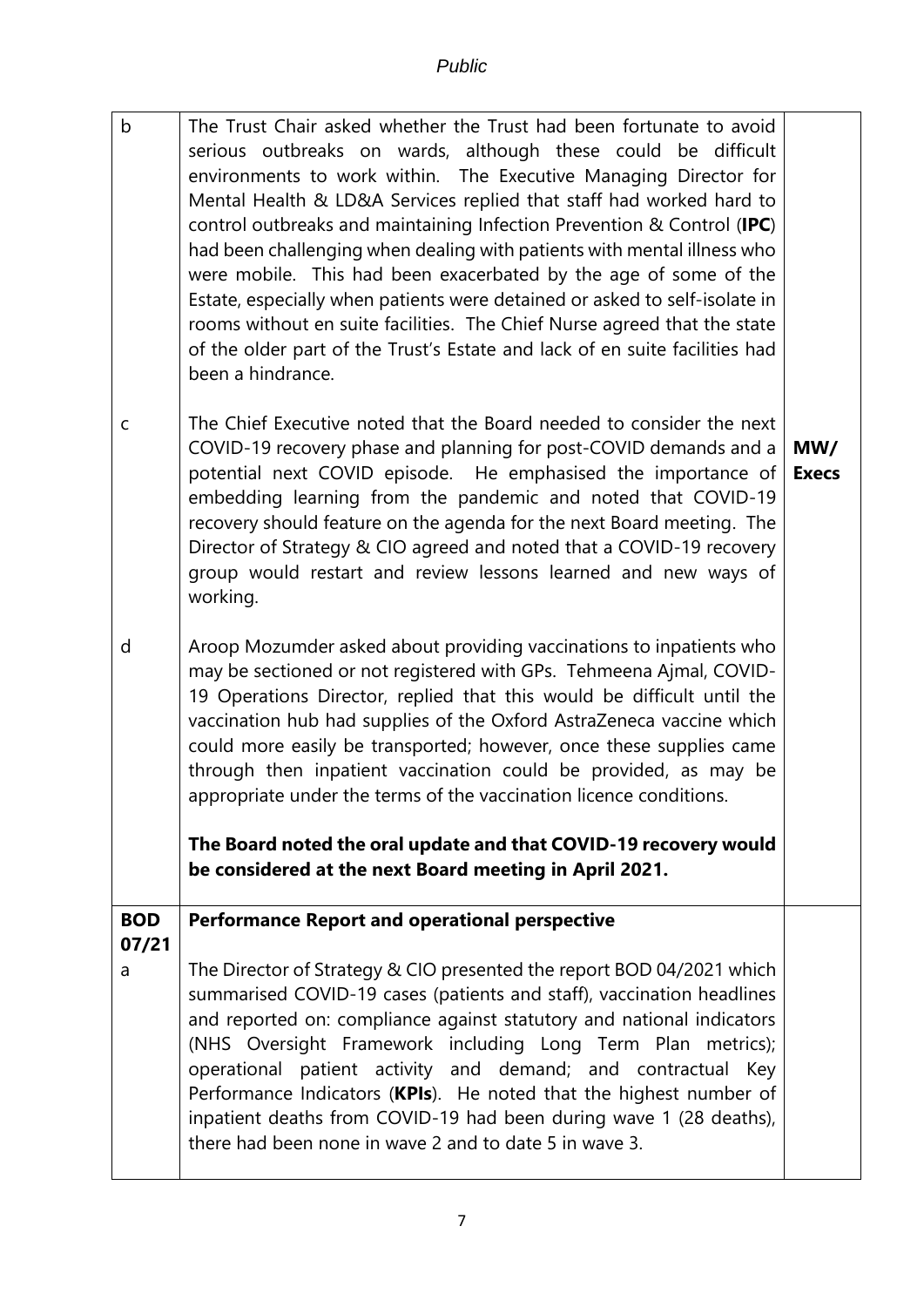| $\mathsf b$ | In relation to national indicators, the Trust continued to perform well<br>against most targets except for Out of Area Placements (OAPs), as set<br>out in more detail in section 2.1 of the report. This was primarily due to<br>changes in bed capacity as a result of IPC guidance due to COVID-19; if<br>the Trust had not needed to reduce its bed capacity in line with COVID-<br>19 requirements then it would not have needed to use as many OAPs.                                                                                                                                                                                                                                                                                                                                                                                                                                              |  |
|-------------|---------------------------------------------------------------------------------------------------------------------------------------------------------------------------------------------------------------------------------------------------------------------------------------------------------------------------------------------------------------------------------------------------------------------------------------------------------------------------------------------------------------------------------------------------------------------------------------------------------------------------------------------------------------------------------------------------------------------------------------------------------------------------------------------------------------------------------------------------------------------------------------------------------|--|
| $\mathsf C$ | In relation to directorate performance, the detail was in section 3 of the<br>report. Despite COVID-19 and workforce pressures, the Trust was<br>undertaking more appointments than in previous years, significantly<br>through providing more digital appointments. Inpatient admissions had<br>increased since December 2020 and were now comparable to previous<br>years. Length of stay had been reducing throughout the pandemic.<br>Notable exceptions however were:<br>emergency referrals to the Community Services Directorate<br>continued to be higher than average;<br>increasing referrals to the Heart Failure Service, as a direct<br>consequence of patients delaying presentation and<br>being<br>referred at a more acute stage; and<br>increasing referrals to Child & Adolescent Mental Health Services'<br>(CAMHS) Eating Disorders across Buckinghamshire<br>and<br>Oxfordshire.  |  |
| d           | The Executive Managing Director for P&C Services added that the Heart<br>Failure Service had been under pressure since before COVID-19 due to<br>changes in how the service operated and a shift towards caring for more<br>patients outside of hospital. Discussions were taking place with<br>commissioners around revising the contract and developing new<br>proposals to meet increasing demand.                                                                                                                                                                                                                                                                                                                                                                                                                                                                                                   |  |
| e           | The Executive Managing Director for Mental Health & LD&A Services<br>added that pressures in Eating Disorders services had also been<br>identified over a year ago (in both Adult Services and CAMHS) and there<br>was growing recognition beyond the Trust that COVID-19 had not only<br>impacted upon the number of presentations at an acute stage but also<br>upon the acuity of those presentations, which was now manifesting in<br>referral pressure. Work was taking place externally with NHSE/I to<br>facilitate a regional summit and internally on recruitment activity (with<br>recruitment incentives). The Trust was also working with commissioners<br>to tighten up referral criteria to enable staff to prioritise cases with<br>urgent or emergency needs. She noted that there were no quick wins<br>but the situation was being approached across a number of different<br>fronts. |  |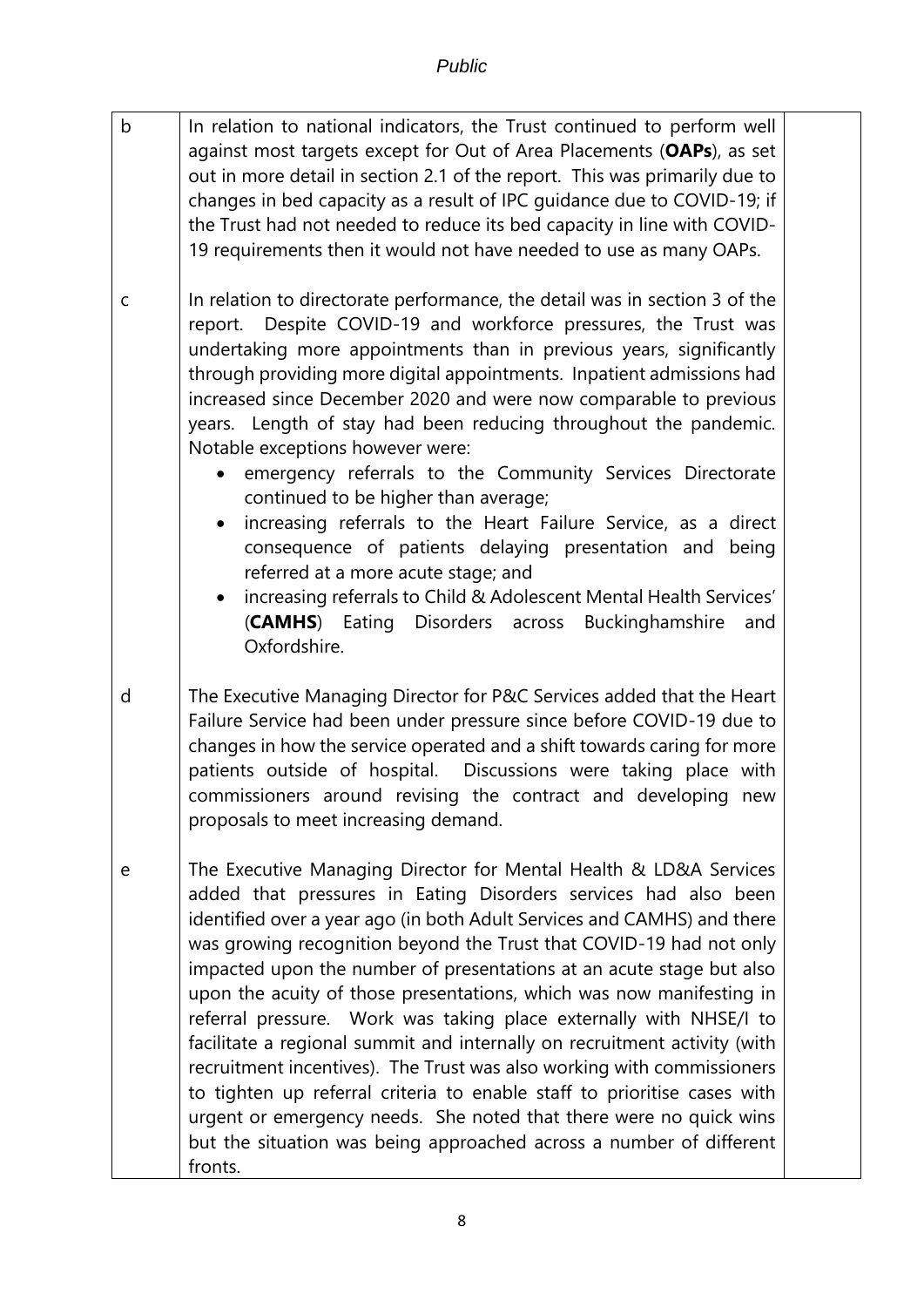- f The Director of Strategy & CIO added that surge planning was taking place in preparation for dealing with repressed demand which may materialise as COVID-19 eased. Demand and capacity management work had been running for approximately 18 months to support operational services, especially in Mental Health, to better predict and manage their demand and capacity. Discussions had also commenced with NHSE/I around available demand and capacity support.
- g Aroop Mozumder referred to changes in patient acuity and severity and increasing use of digital consultations, he noted that a complex picture was unfolding with a number of variables; he asked how good the Trust was at treating acute mental health cases. The Medical Director replied that a lot of treatment of the most severe mental health cases still happened face to face whereas more of the follow-up work was being done digitally. Patient experience and outcomes were being reviewed, especially to assess the impact of increasing use of digital technology. The Trust had initiated a proposal for funding to the BOB ICS for mental health response vehicles, further to a model being used in Hampshire, and improve working with ambulance services on meeting people's needs in a mental health crisis. The Chief Nurse added that the Quality sub-committee had also been requiring directorates to undertake quality impact assessments of any service change decisions made.
- h The Board discussed the complicated picture around OAPs. The Director of Strategy & CIO noted that IPC requirements had significantly reduced bed capacity. The Executive Managing Director for Mental Health & LD&A Services added that if there was a COVID-19 outbreak on a ward then the ward would be closed to further admissions, thereby reducing bed capacity further. Although it was unwelcome to have to use OAPs, the Trust had still attempted to try and keep OAPs as local as possible, in particular sending cases to Berkshire.
- i **The Board noted the report.**

#### **BOD Vaccination report**

**08/21**

a Tehmeena Ajmal, COVID-19 Operations Director, gave a presentation on the Trust's dual role in delivering the local vaccination programme for the BOB area as both: lead provider setting up mass vaccination sites in the BOB area; and NHS provider ensuring access for staff, patients and local residents to vaccination and providing an education programme to maximise access. The team had been working for 8 weeks to set up and deliver the programme which was now running sustainably 7 days/week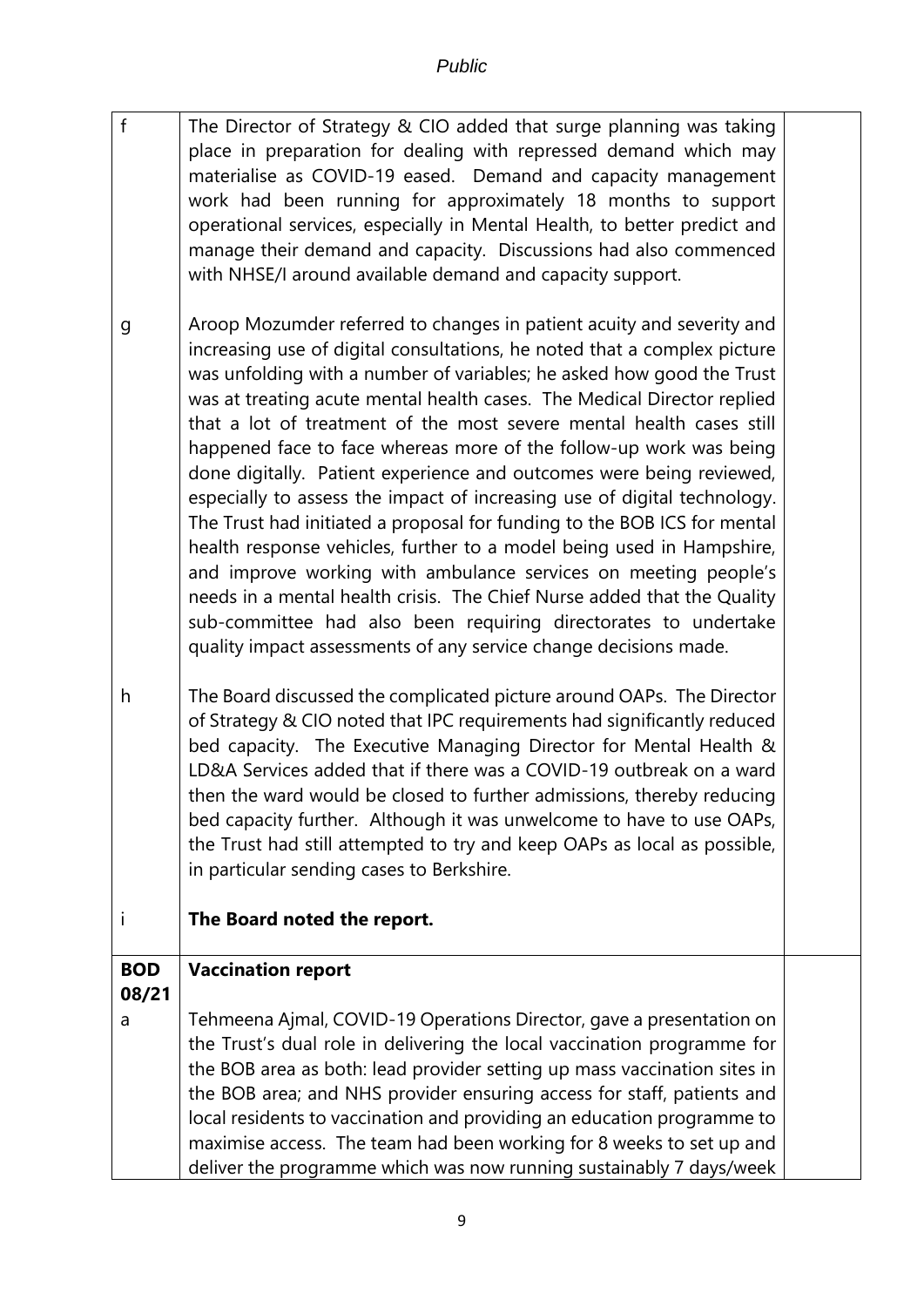- and 12 hours/day. Monitoring of vaccine uptake was taking place across staff cohorts.
- b Bernard Galton asked whether there was information available about vaccine uptake amongst Black, Asian & Minority Ethnic (**BAME**) staff and any concerns about myths circulating around vaccination. Tehmeena Ajmal replied that at present approximately 25% of staff from BAME backgrounds had been vaccinated. She noted that myths around vaccination were not confined to any particular staff group but were circulated across society; in Oxfordshire, a county-wide approach was being taken to link together local discussions and she noted that the Executive Managing Director for P&C Services had also been providing helpful webinars to provide clinical responses to questions. The Chief Executive added that the Executive Managing Director for P&C Services and other clinical colleagues had also helpfully joined his Chief Executive webinars to the Trust and similarly fielded questions. He added that steps were being taken to address vaccine hesitancy across the BOB ICS.
- c Mohinder Sawhney added that she had had a helpful discussion with Tehmeena Ajmal previously and had been assured that segmentation of data by ethnicity and professional group was taking place. She noted that it could be useful to attempt an intersectional view, especially for groups amongst which there may be more vaccine hesitancy, and layer the data in order to provide more precise and tailored targets for any information campaign.
- d Lucy Weston referred to anecdotal concerns around changes in people's behaviour after they had received the first dose vaccination and asked whether work was taking place to education people on how long immunity took to develop. Tehmeena Ajmal replied that people were provided with information leaflets once they had been vaccinated and the message around continuing to maintain social distancing was consistently publicised across the organisation. The Executive Managing Director for P&C Services added that in webinars he also emphasised the importance of maintaining safe behaviours and recognising that vaccination was just another preventative measure available, not a magic shield.

#### e **The Board noted the presentation and oral update.**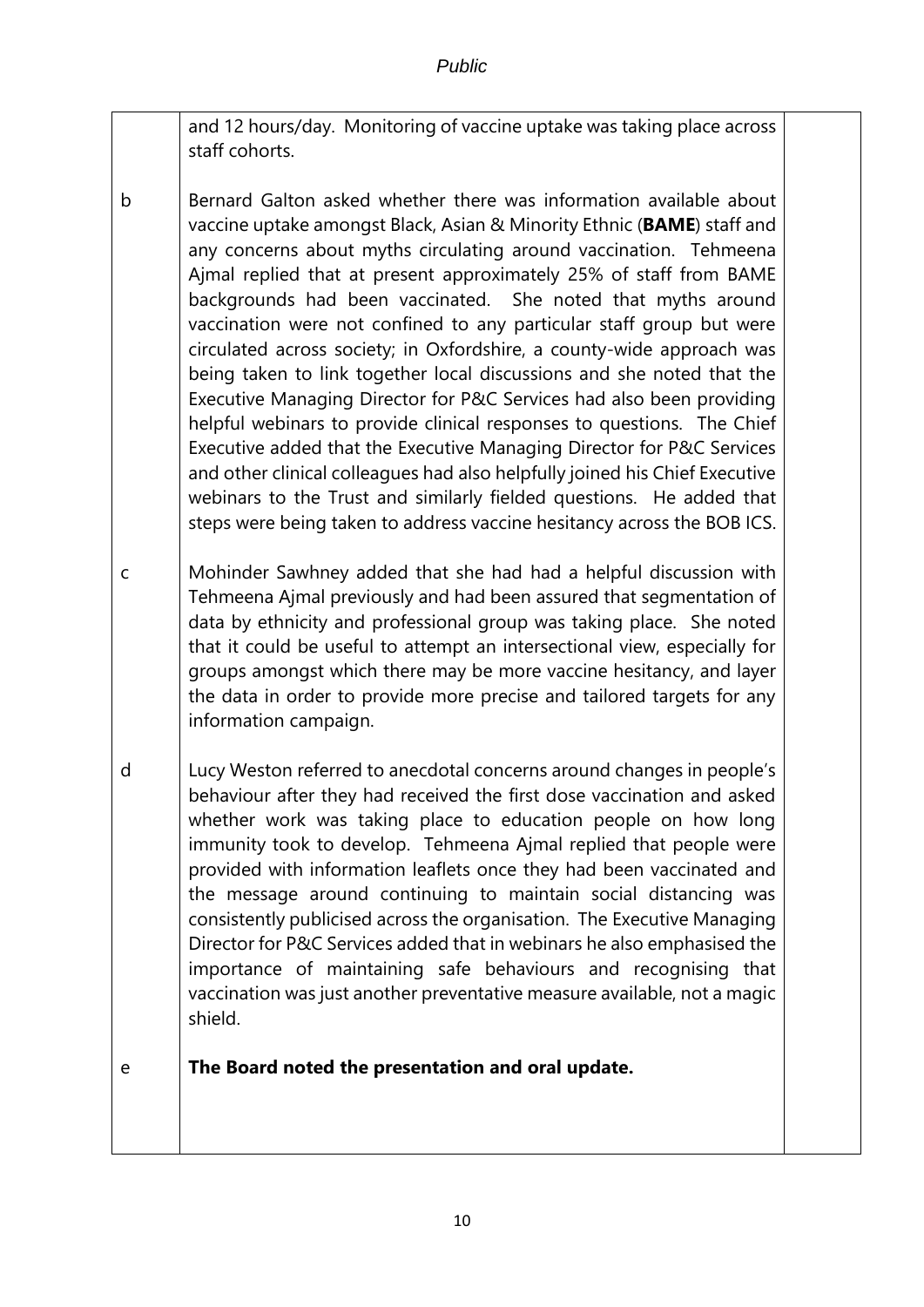| <b>BOD</b> | <b>IPC Board Assurance Framework (IPC BAF)</b>                                                                                                                                                                                                                                                                                                                                                                                                                                                                                                                                                                                                                                                                                                                                                                                                                                                                                                                                                    |  |
|------------|---------------------------------------------------------------------------------------------------------------------------------------------------------------------------------------------------------------------------------------------------------------------------------------------------------------------------------------------------------------------------------------------------------------------------------------------------------------------------------------------------------------------------------------------------------------------------------------------------------------------------------------------------------------------------------------------------------------------------------------------------------------------------------------------------------------------------------------------------------------------------------------------------------------------------------------------------------------------------------------------------|--|
| 09/21      |                                                                                                                                                                                                                                                                                                                                                                                                                                                                                                                                                                                                                                                                                                                                                                                                                                                                                                                                                                                                   |  |
| a          | The Chief Nurse presented the report at paper BOD 05/2021 and<br>explained that NHSE/I had updated its requirements in October 2020.<br>The Trust had therefore updated its IPC BAF accordingly. She confirmed<br>that IPC measures continued to be monitored through the IPC sub-<br>committee. Although she was assured that there were no significant<br>gaps or risks, there remained challenges in mental health and secure<br>settings and with cohorting of patients given the age of some of the<br>Estate and lack of en suite bathrooms.                                                                                                                                                                                                                                                                                                                                                                                                                                                |  |
| b          | The Board noted the report.                                                                                                                                                                                                                                                                                                                                                                                                                                                                                                                                                                                                                                                                                                                                                                                                                                                                                                                                                                       |  |
|            | The meeting took a break from 10:58-11:50 before resuming.                                                                                                                                                                                                                                                                                                                                                                                                                                                                                                                                                                                                                                                                                                                                                                                                                                                                                                                                        |  |
| <b>BOD</b> | Results of the 2020 National Community Mental Health Patient                                                                                                                                                                                                                                                                                                                                                                                                                                                                                                                                                                                                                                                                                                                                                                                                                                                                                                                                      |  |
| 10/21      | <b>Survey</b>                                                                                                                                                                                                                                                                                                                                                                                                                                                                                                                                                                                                                                                                                                                                                                                                                                                                                                                                                                                     |  |
|            |                                                                                                                                                                                                                                                                                                                                                                                                                                                                                                                                                                                                                                                                                                                                                                                                                                                                                                                                                                                                   |  |
| a          | The Chief Nurse presented the report BOD 06/2021 which set out a<br>summary of the national survey results; the Care Quality Commission<br>(CQC) had not yet undertaken its comparison between all trusts of the<br>results. The Trust had scored relatively highly and on a par with other<br>trusts but the Trust aspired to do better and to be outstanding in all<br>areas. There were a number of areas which could be improved upon<br>especially in relation to: patient involvement in care; knowing who to<br>contact in a crisis; offering help with finding/keeping work; supporting<br>with physical healthcare needs; and increasing how often patients were<br>asked for their feedback on care. The Chief Nurse reported that she had<br>met with Patient Experience Leads to review their work over the past year<br>and she particular commended the Lead in the Learning Disability service<br>for supporting Learning Disability service users to be engaged and<br>connected. |  |
| b          | John Allison agreed that the average scores were disappointing and the<br>Trust should aspire to do better. He commented that the report was<br>useful, especially in highlighting that there was a need to improve in<br>relation to ensuring that patients knew who to contact in a crisis, which<br>should be a simple but fundamental requirement. He added that from<br>his experience in participating in Serious Incident (SI) panels, he had<br>noted that patients sometimes reported that when they contacted staff<br>in a crisis, staff reactions were not always as helpful as they could be.<br>This should also be an area for improvement. The Chief Nurse agreed<br>and stated that patients should know their safety plan and who to<br>contact in a crisis. Previously there had been challenges when the Trust<br>had not been funded to provide crisis teams but now that new crisis                                                                                         |  |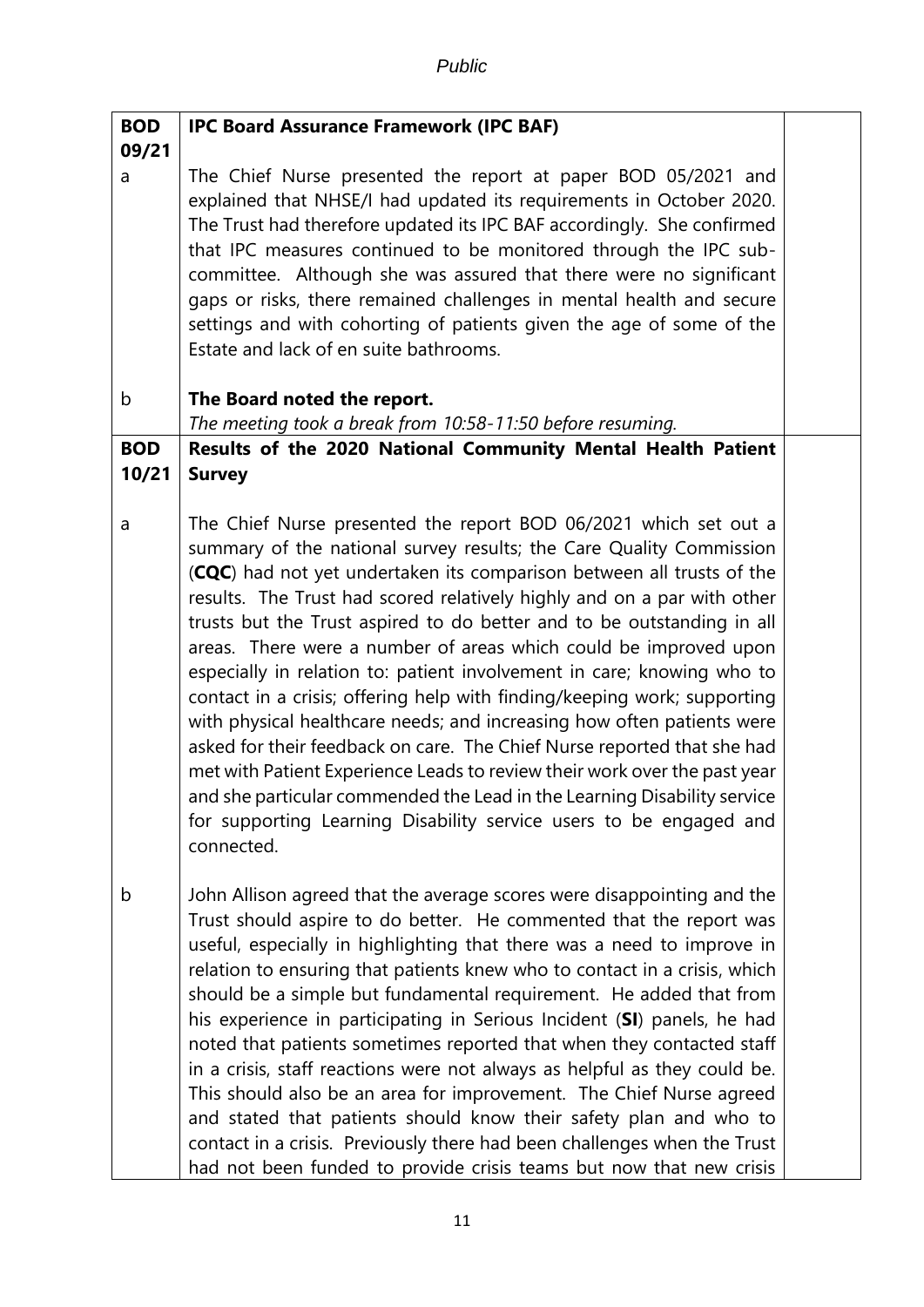|             | teams were being rolled out, it should be clearer for patients to know                                                                                                                                                                                                                                                                                                                                                                                                                                                                                                                                                                                                                                                                                                                                                                                         |  |
|-------------|----------------------------------------------------------------------------------------------------------------------------------------------------------------------------------------------------------------------------------------------------------------------------------------------------------------------------------------------------------------------------------------------------------------------------------------------------------------------------------------------------------------------------------------------------------------------------------------------------------------------------------------------------------------------------------------------------------------------------------------------------------------------------------------------------------------------------------------------------------------|--|
|             | who to contact in a crisis.                                                                                                                                                                                                                                                                                                                                                                                                                                                                                                                                                                                                                                                                                                                                                                                                                                    |  |
| $\mathsf C$ | Mohinder Sawhney asked whether the Trust's response rate of 28% was<br>a good response rate and how it compared to that of other trusts. The<br>Chief Nurse replied that there was work which could be done to improve<br>this and encourage patients/service users to feedback; she noted that in<br>her previous trust, the response had fluctuated from 33-40%. Bernard<br>Galton added that 28% was not a statistically reliable level and the Trust<br>should aim to improve response rates for the next survey. Aroop<br>Mozumder added that if over 50% of mental health trusts were using the<br>same contractor to run the survey, the monopoly on the process may<br>not be particularly useful. The Chief Nurse agreed and noted that she                                                                                                           |  |
|             |                                                                                                                                                                                                                                                                                                                                                                                                                                                                                                                                                                                                                                                                                                                                                                                                                                                                |  |
|             | could consider what other contractors were being used.                                                                                                                                                                                                                                                                                                                                                                                                                                                                                                                                                                                                                                                                                                                                                                                                         |  |
| d           | The Chief Executive noted that those trusts which had the best survey<br>results also tended to achieve the best CQC ratings; he asked what<br>national benchmarking data may become available. The Chief Nurse<br>replied that the CQC tended to analyse the data at a national level but<br>this was not yet available.                                                                                                                                                                                                                                                                                                                                                                                                                                                                                                                                      |  |
| e           | The Trust Chair concluded that average scoring was not where the Trust<br>aspired to be.                                                                                                                                                                                                                                                                                                                                                                                                                                                                                                                                                                                                                                                                                                                                                                       |  |
|             |                                                                                                                                                                                                                                                                                                                                                                                                                                                                                                                                                                                                                                                                                                                                                                                                                                                                |  |
| f           | The Board noted the report.                                                                                                                                                                                                                                                                                                                                                                                                                                                                                                                                                                                                                                                                                                                                                                                                                                    |  |
| <b>BOD</b>  | HR Report (workforce performance)                                                                                                                                                                                                                                                                                                                                                                                                                                                                                                                                                                                                                                                                                                                                                                                                                              |  |
| 11/21       |                                                                                                                                                                                                                                                                                                                                                                                                                                                                                                                                                                                                                                                                                                                                                                                                                                                                |  |
| a           | The Director of HR took the report at BOD 07/2021 as read and<br>highlighted the successful bid for additional BOB ICS funding for an<br>Enhanced Occupational Health & Wellbeing project and that the<br>Executive had approved additional spend to provide enhanced<br>Musculoskeletal (MSK) support for staff. He noted that the national staff<br>survey results were still embargoed from publication but would be<br>reviewed at the Board meeting in private later today. He added that HR<br>casework remained active and busy and that staff across the Trust were<br>working very hard; cases of tension and frustration were also a reflection<br>of how tired some staff were becoming. Agency spend however had<br>remained stable during winter and increasing use of the inhouse staff<br>bank was better than excessive external agency spend. |  |
| b           | Lucy Weston asked about rest rooms for staff. The Director of HR<br>reported that community hospitals had been provided with portable rest                                                                                                                                                                                                                                                                                                                                                                                                                                                                                                                                                                                                                                                                                                                     |  |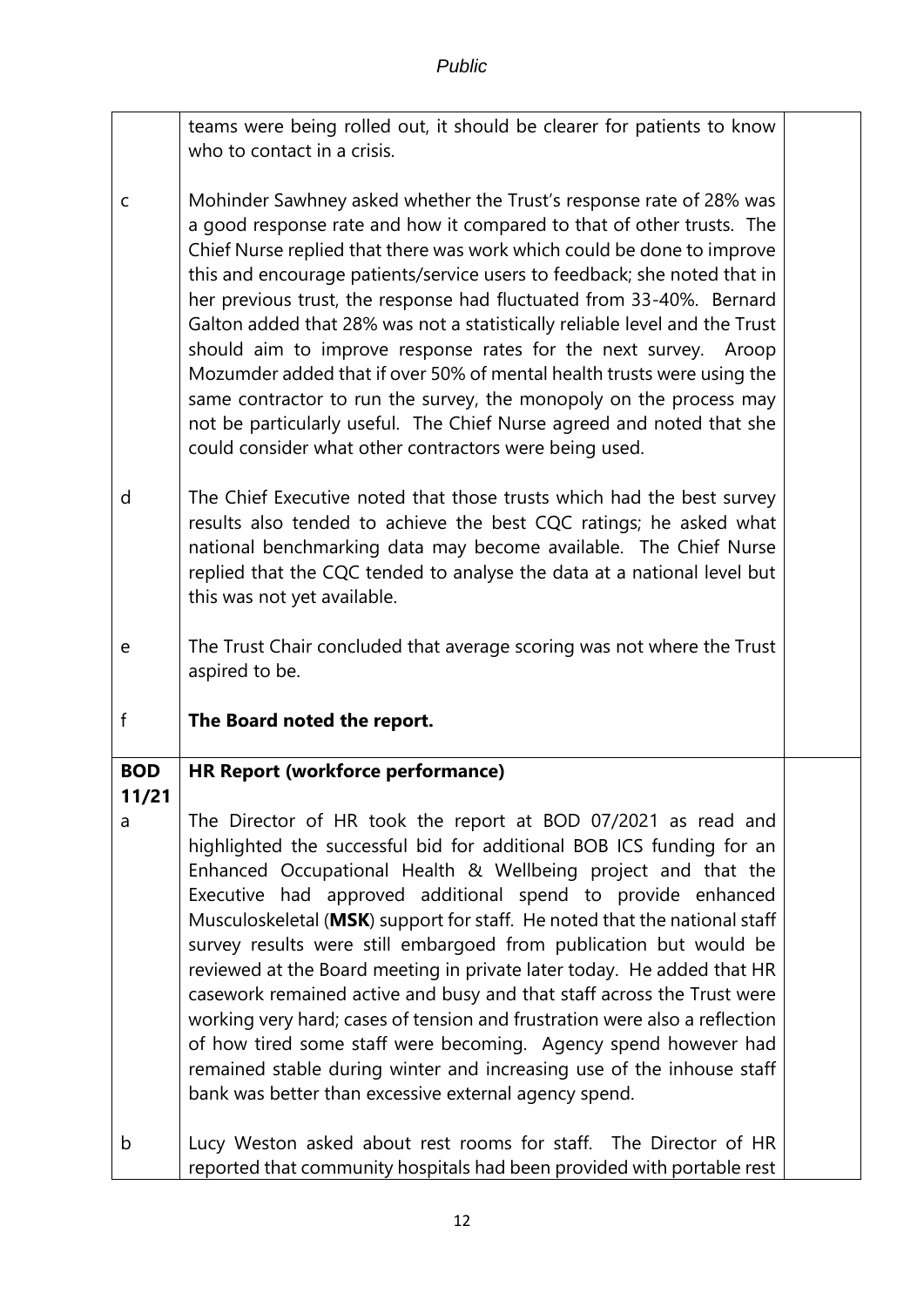|                     | spaces in compliance with Health & Safety Executive and IPC<br>requirements. The Director of Finance confirmed that the rest rooms<br>were all now in place and operational.                                                                                                                                                                                                                                                                                                                                                                                                                                                                                                               |  |
|---------------------|--------------------------------------------------------------------------------------------------------------------------------------------------------------------------------------------------------------------------------------------------------------------------------------------------------------------------------------------------------------------------------------------------------------------------------------------------------------------------------------------------------------------------------------------------------------------------------------------------------------------------------------------------------------------------------------------|--|
| C                   | The Executive Managing Director for Mental Health & LD&A Services<br>thanked the HR team for the extra work which had been taking place to<br>onboard new starters. She reported that significant additional efforts<br>had been made to recruit into the Improving Access to Psychological<br>Therapies service which took 3 cohorts a year as trainees.                                                                                                                                                                                                                                                                                                                                  |  |
| d                   | Bernard Galton asked about progress with international recruitment.<br>The Director of HR replied that 11 offers had been made to international<br>recruits and some central funding had been made available to develop<br>this function. The Chief Nurse added that more detail on international<br>recruitment had been included in the Inpatient Safer Staffing report at<br>paper BOD 08/2021 and the next item on the agenda. She reported that<br>the Trust had received funding from NHSE/I to support with recruiting<br>40 international nurses between 01 November 2020 and 31 October<br>2021, with the first international cohort to be recruited by the end of<br>March 2021. |  |
| e                   | Bernard Galton asked about progress with the Employee Assistance<br>Programme. The Director of HR replied that he was pleased with the<br>launch of this last April and that it provided another source of support<br>for staff, alongside HR and Occupational Health resources and trade<br>unions.                                                                                                                                                                                                                                                                                                                                                                                       |  |
| f                   | The Board noted the report.                                                                                                                                                                                                                                                                                                                                                                                                                                                                                                                                                                                                                                                                |  |
| <b>BOD</b><br>12/21 | <b>Inpatient Safer Staffing (Nursing) Report</b>                                                                                                                                                                                                                                                                                                                                                                                                                                                                                                                                                                                                                                           |  |
| a                   | The Chief Nurse took the report BOD 08/2020 as read and noted that<br>the format would be revised further to discussion with the Director of<br>HR and the Director of Clinical Workforce Transformation.<br>She<br>confirmed that safer staffing figures continued to be regularly reviewed<br>at the Weekly Review Meeting (Clinical Standards) as well as on a daily<br>shift basis and regularly within community teams.                                                                                                                                                                                                                                                               |  |
| b                   | The Board noted the report.                                                                                                                                                                                                                                                                                                                                                                                                                                                                                                                                                                                                                                                                |  |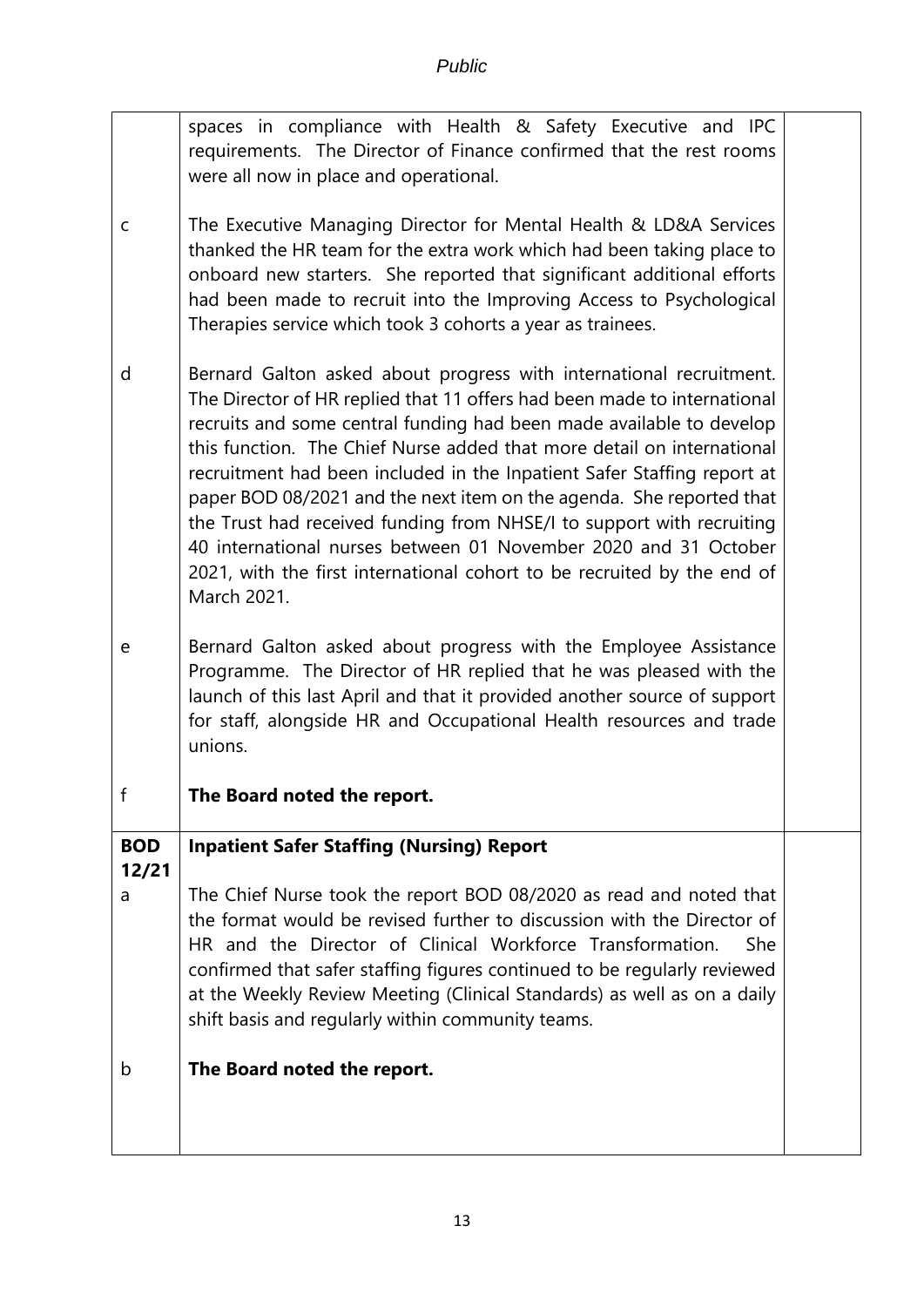#### **BOD 13/21 Finance Report**

a The Director of Finance presented the report BOD 09/2021 which summarised financial performance during Month 9, December 2020. He highlighted that Income & Expenditure was in a reasonable position with a £0.5 million surplus, which was £0.3 million better than plan. The yearto-date position included £16.5 million in costs relating to COVID-19 and retrospective top-up payments/COVID-19 allocation from NHSE/I of £17.2 million (including COVID-19 vaccination costs). The Trust therefore had a breakeven underlying position.

- b He added that the Executive had been considering key priority areas for additional investment in revenue expenditure, including IT (wifi improvements) and the MSK support for staff referred to under the HR report at item BOD 11/21(a) above.
- c He reminded the Board that, due to COVID-19, there had been no national requirements to achieve Cost Improvement Programme (**CIP**) savings. However, he noted that there had been a good internal attitude towards maintaining discipline around financial management and the underlying position was robust. His greater concerns were the impact when financial measures which had been put in place nationally in response to COVID-19 were released and the Trust's management of agency spend.
- d Chris Hurst added that the NHS had been relatively well supported centrally during COVID-19 which had enabled an underlying stability and provide for more focus on the core delivery of care. However, he cautioned that this would end and the Trust would be left dealing with tired staff in the aftermath of COVID-19 whom it could be difficult to invigorate to achieve CIPs. Therefore, he recommended that as the Trust was considering capturing the learning from COVID-19 and new ways of working that it also consider whether these could offer ways to start to support new CIPs.
- e The Executive Managing Director for Mental Health & LD&A Services added that she and her teams were working closely with Finance on the Mental Health Investment Standard and to anticipate transformation funds which were likely to materialise from April 2021. A challenge was national pressure to recruit now for posts which were only anticipated to be funded from April.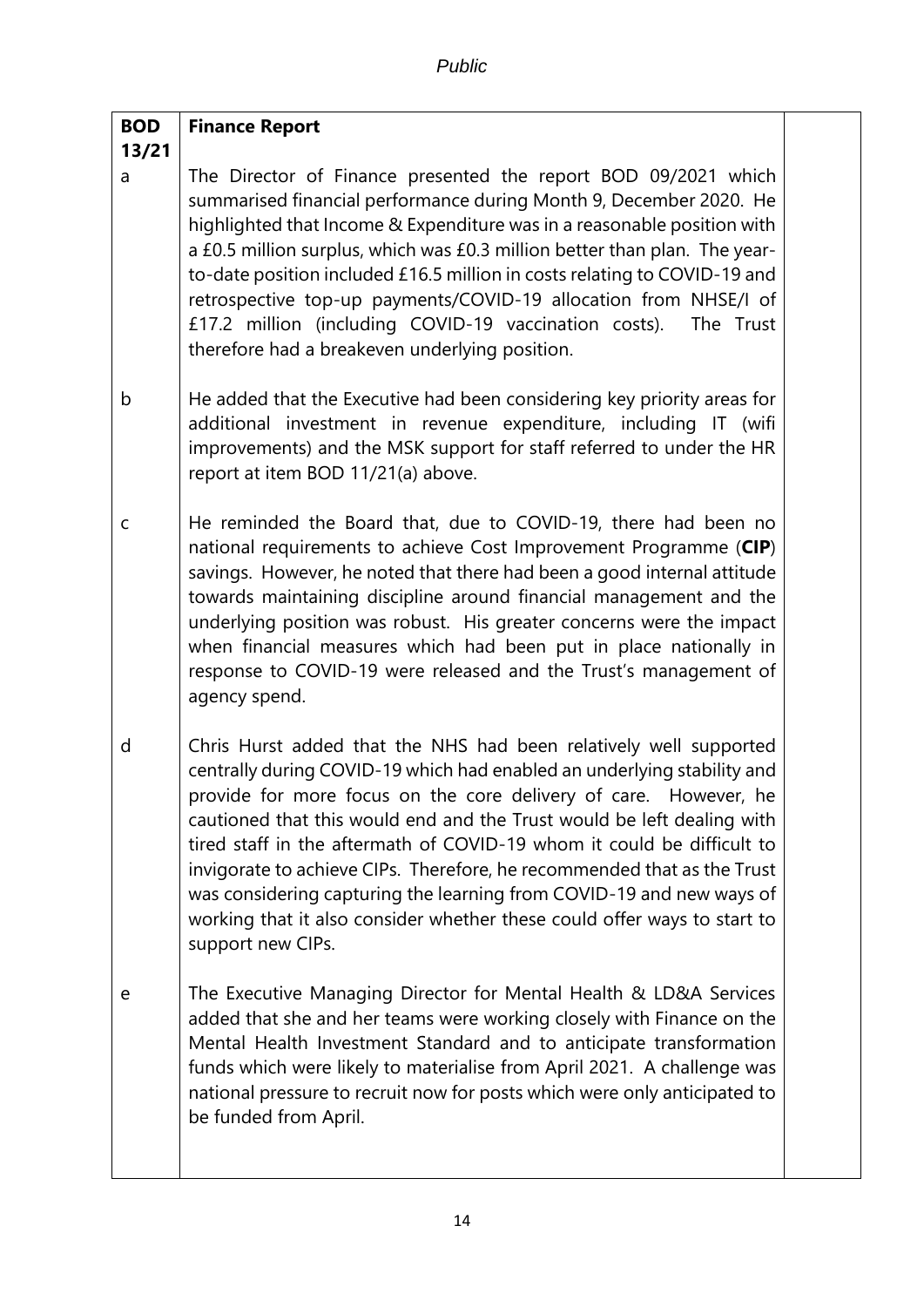| $\mathsf{f}$        | The Chief Executive cautioned that the Trust should not be lulled into a<br>false sense of security by the current financial stability and should be<br>actively considering how to operate more efficiently and effectively,<br>including rolling out more digital solutions to support the workforce.                                                                                                                                                                                                                                                                                                                                                                                                                                                                                                                                                                                                                                                                 |  |
|---------------------|-------------------------------------------------------------------------------------------------------------------------------------------------------------------------------------------------------------------------------------------------------------------------------------------------------------------------------------------------------------------------------------------------------------------------------------------------------------------------------------------------------------------------------------------------------------------------------------------------------------------------------------------------------------------------------------------------------------------------------------------------------------------------------------------------------------------------------------------------------------------------------------------------------------------------------------------------------------------------|--|
| g                   | The Committee noted the report and the financial position to date.                                                                                                                                                                                                                                                                                                                                                                                                                                                                                                                                                                                                                                                                                                                                                                                                                                                                                                      |  |
| <b>BOD</b><br>14/21 | <b>Constitution &amp; Engagement Policy</b>                                                                                                                                                                                                                                                                                                                                                                                                                                                                                                                                                                                                                                                                                                                                                                                                                                                                                                                             |  |
| a                   | The Director of Corporate Affairs & Company Secretary presented the<br>paper at BOD 10/2021, with supporting detail in the Reading<br>Room/Appendix at RR/App 04/2021, and confirmed that the Trust's<br>Constitution and the Engagement Policy had been reviewed by the<br>Governance Working Group and the proposed changes approved by the<br>Council of Governors in November 2020. She highlighted that changes<br>were proposed to membership constituencies, which would also impact<br>upon the size and composition of the Council of Governors by increasing<br>the number of service user Governors and reducing the number of public<br>Governors; the proposals had been approved by a majority of Governors<br>voting. The Board was invited to further approve the proposed changes,<br>as set out in the report, including the adoption of changes to the<br>Engagement Policy to incorporate the proposed definition of 'Significant<br>Transactions'. |  |
| b                   | The Trust Chair invited the observing Lead Governor and Deputy Lead<br>Governor for their comments. The Lead Governor noted that the<br>proposals had been subject to thorough, and at times difficult and<br>slightly divisive, debate in the Council of Governors but the changes to<br>membership constituencies had been approved by the majority of<br>Governors. The Deputy Lead Governor noted the valuable contribution<br>which service users made to the Council of Governors and he also<br>recognised that some may require active support at times when illnesses<br>could be exacerbated, which should be considered if the proportion of<br>service user representation was to increase.                                                                                                                                                                                                                                                                 |  |
| $\mathsf C$         | The Board APPROVED the Constitution & Engagement Policy.                                                                                                                                                                                                                                                                                                                                                                                                                                                                                                                                                                                                                                                                                                                                                                                                                                                                                                                |  |
| <b>BOD</b>          | Corporate Registers: (i) application of the Trust's seal; and (ii) gifts,                                                                                                                                                                                                                                                                                                                                                                                                                                                                                                                                                                                                                                                                                                                                                                                                                                                                                               |  |
| 15/21               | hospitality and sponsorship                                                                                                                                                                                                                                                                                                                                                                                                                                                                                                                                                                                                                                                                                                                                                                                                                                                                                                                                             |  |
| a                   | The Board took the registers of: (i) application of the Trust's seal (paper<br>- BOD 11/2021); and (ii) gifts, hospitality and sponsorship (paper - BOD<br>12//2021) as read.                                                                                                                                                                                                                                                                                                                                                                                                                                                                                                                                                                                                                                                                                                                                                                                           |  |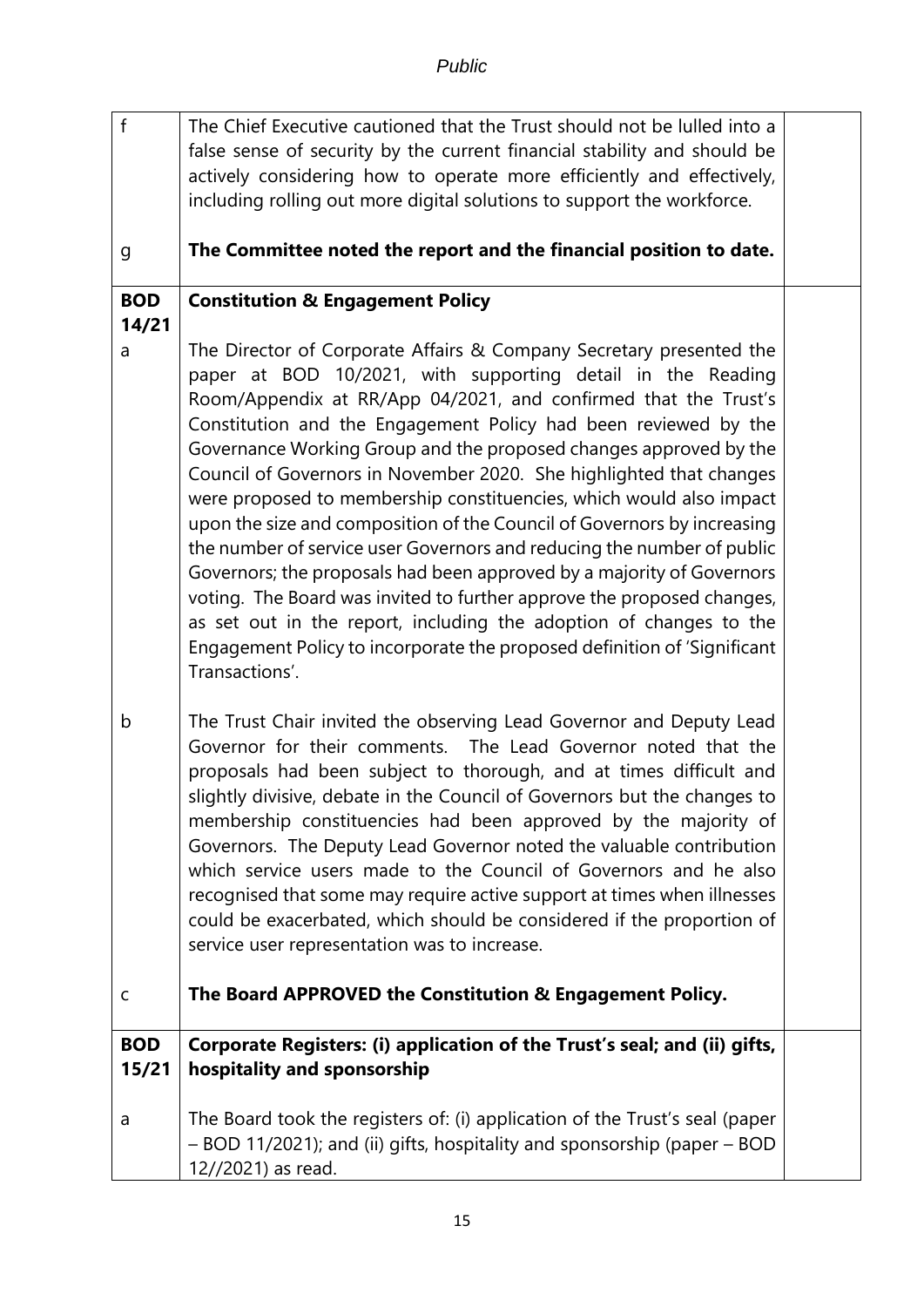| b                   | The Board noted the reports.                                                                                                                                                                                                                                                                                                                                        |  |
|---------------------|---------------------------------------------------------------------------------------------------------------------------------------------------------------------------------------------------------------------------------------------------------------------------------------------------------------------------------------------------------------------|--|
| <b>BOD</b><br>16/21 | <b>Updates from Committees</b>                                                                                                                                                                                                                                                                                                                                      |  |
| a                   | The Board took as read the minutes and annual reports at RR/App 05-<br>10/2021 for the Audit Committee, Charity Committee, Finance &<br>Investment Committee, Mental Health Act Committee and People,<br>Leadership & Culture Committee.                                                                                                                            |  |
| b                   | The Board received the minutes.                                                                                                                                                                                                                                                                                                                                     |  |
| <b>BOD</b><br>17/21 | <b>Any Other Business</b>                                                                                                                                                                                                                                                                                                                                           |  |
| a                   | None.                                                                                                                                                                                                                                                                                                                                                               |  |
| <b>BOD</b><br>18/21 | <b>Questions/comments from the public</b>                                                                                                                                                                                                                                                                                                                           |  |
| a                   | The Lead Governor commented that staff had been doing an amazing<br>job and it was also reassuring to see governance continuing to take place<br>despite the pandemic.                                                                                                                                                                                              |  |
| b                   | The Deputy Lead Governor echoed comments during the meeting<br>commending the work of staff across the Trust during the pandemic,<br>including those isolating at home, and especially the work of staff<br>involved in the vaccination programme. He noted that the contribution<br>of Executive and Non-Executive Directors was also apparent at this<br>meeting. |  |
| C                   | The Deputy Lead Governor asked whether staff further afield, such as in<br>Wiltshire and Somerset, were also receiving and taking up offers of<br>vaccination. The Chief Executive confirmed that they were and that the<br>Trust was being supported to provide this through neighbouring NHS<br>trusts in Bath and North East Somerset, Swindon and Wiltshire.    |  |
| <b>BOD</b><br>19/21 | <b>Review of the meeting</b>                                                                                                                                                                                                                                                                                                                                        |  |
| a                   | The Trust Chair noted that although it would have been possible to<br>spend longer discussing some items, staff still needed to focus upon<br>COVID-19 and operational work.                                                                                                                                                                                        |  |
|                     | The meeting was closed at 11:54.                                                                                                                                                                                                                                                                                                                                    |  |
|                     | Date of next meeting: 14 April 2021                                                                                                                                                                                                                                                                                                                                 |  |